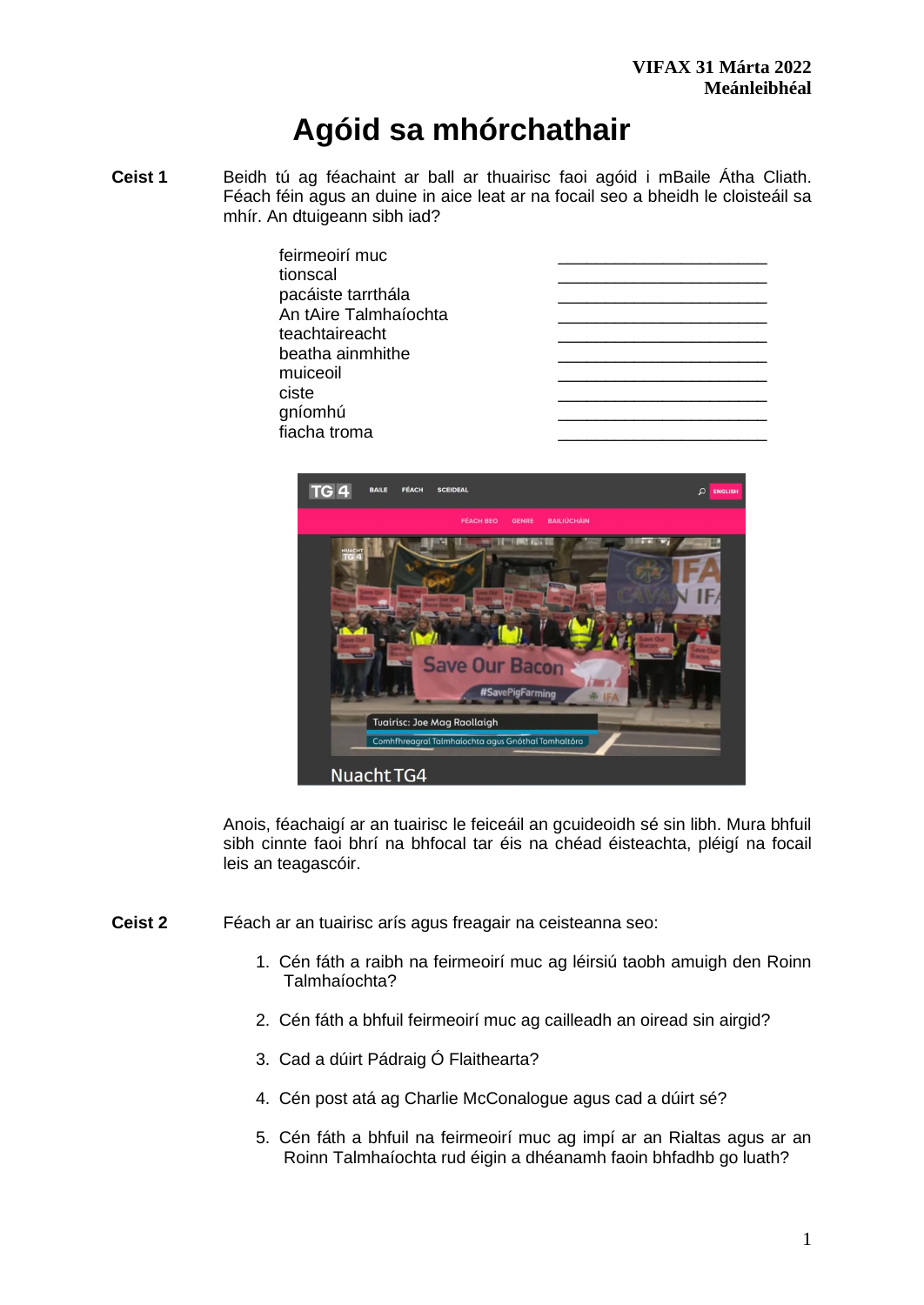- **Ceist 3** Féach ar an tuairisc den tríú huair. Dún do shúile agus éist go cúramach léi. Ansin, déan cur síos, i d'fhocail féin, don duine in aice leat ar ábhar na míre.
- **Ceist 4** '…mura dtugtar…' '…mura gcuirfear…' '…mura bhfaighimid…'
	- 1. Cad iad na rialacha a bhaineann le 'mura'? Bain úsáid as samplaí chun na rialacha a léiriú.
	- 2. Éist le Siún Nic Gearailt arís. Conas atá 'mura' éagsúil aici?
- **Ceist 5** Féach ar an mír arís agus aimsigh sampla amháin inti de na gnéithe teanga seo a leanas:

Tá sampla eile de gach gné scríofa idir lúibíní.

- an tuiseal ginideach iolra (leithreas na mban)

\_\_\_\_\_\_\_\_\_\_\_\_\_\_\_\_\_\_\_\_\_\_\_\_\_\_\_\_\_\_\_\_\_\_\_\_

\_\_\_\_\_\_\_\_\_\_\_\_\_\_\_\_\_\_\_\_\_\_\_\_\_\_\_\_\_\_\_\_\_\_\_\_

\_\_\_\_\_\_\_\_\_\_\_\_\_\_\_\_\_\_\_\_\_\_\_\_\_\_\_\_\_\_\_\_\_\_\_\_

\_\_\_\_\_\_\_\_\_\_\_\_\_\_\_\_\_\_\_\_\_\_\_\_\_\_\_\_\_\_\_\_\_\_\_\_

- an tuiseal tabharthach (ag an duine)

- breischéim na haidiachta (níos fearr)

- an aidiacht shealbhach (a chat, a cat)

**Ceist 6** Pléigh na ceisteanna seo leis na daoine eile i do ghrúpa:

- 1. An itheann tú feoil? Cén fáth?
- 2. Cad é an t-ainmhí is fearr leat? Cén fáth?
- 3. Cad é an rud is measa a d'ith tú riamh i do shaol? Déan cur síos air.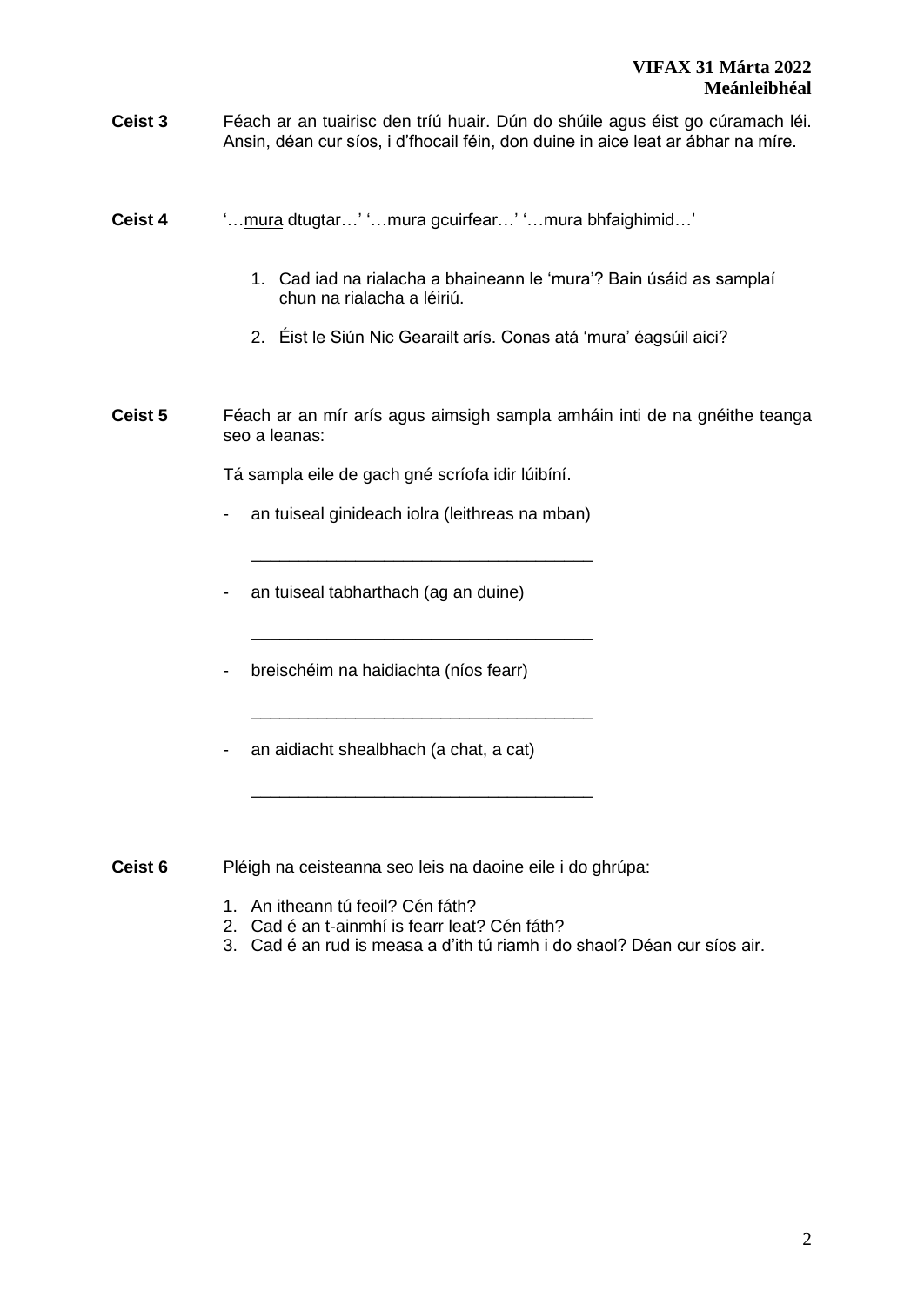#### **Treoracha agus Freagraí Ceist 1**

feirmeoirí muc *pig farmers* tionscal *industry* pacáiste tarrthála *rescue package*  teachtaireacht *message* beatha ainmhithe *animal feed* muiceoil *pork* ciste *fund* gníomhú *to act*

An tAire Talmhaíochta *The Minister for Agriculture*  fiacha troma *heavy debts*

## **Ceist 2**

Féach an script.

## **Ceist 3**

Féach an script.

## **Ceist 4**

- ✓ Úsáidtear 'mura' i ngach aimsir ach amháin sa mhodh ordaitheach agus san aimsir chaite (seachas na briathra – beir, clois, ith, tabhair, tar.)
- ✓ Leanann urú 'mura': mura dtéann, mura gcuirfidh, mura mbuailfinn, mura n-íosfaidh.
- ✓ 'Murar' a úsáidtear san aimsir chaite agus cuirtear séimhiú ar bhriathra dar tús consan agus ní chuirtear aon rud ar bhriathra dar tús guta: murar chuir, murar cheannaigh, murar ól.
- ✓ Deirtear 'muna' in áit 'mura' sa chaint go minic. Is leagan malartach é.

## **Ceist 5**

- an tuiseal ginideach iolra (leithreas na mban): feirmeoirí muc, Cumann na bhFeirmeoirí, de bharr na bhfadhbanna.
- an tuiseal tabharthach (ag an duine): ag an Roinn, don earnáil, sa bhfeirm (Córas Chonnacht), ón rialtas, den Roinn, ar na moltaí, don phacáiste, ar an muiceoil.
- breischéim na haidiachta (níos fearr): níos déanaí.
- an aidiacht shealbhach (a chat, a cat): a oifigigh.

## **Ceist 6**

Is féidir gach beirt nó triúr a chur ag déanamh an phlé seo agus ansin na ceisteanna a phlé leis an rang iomlán.